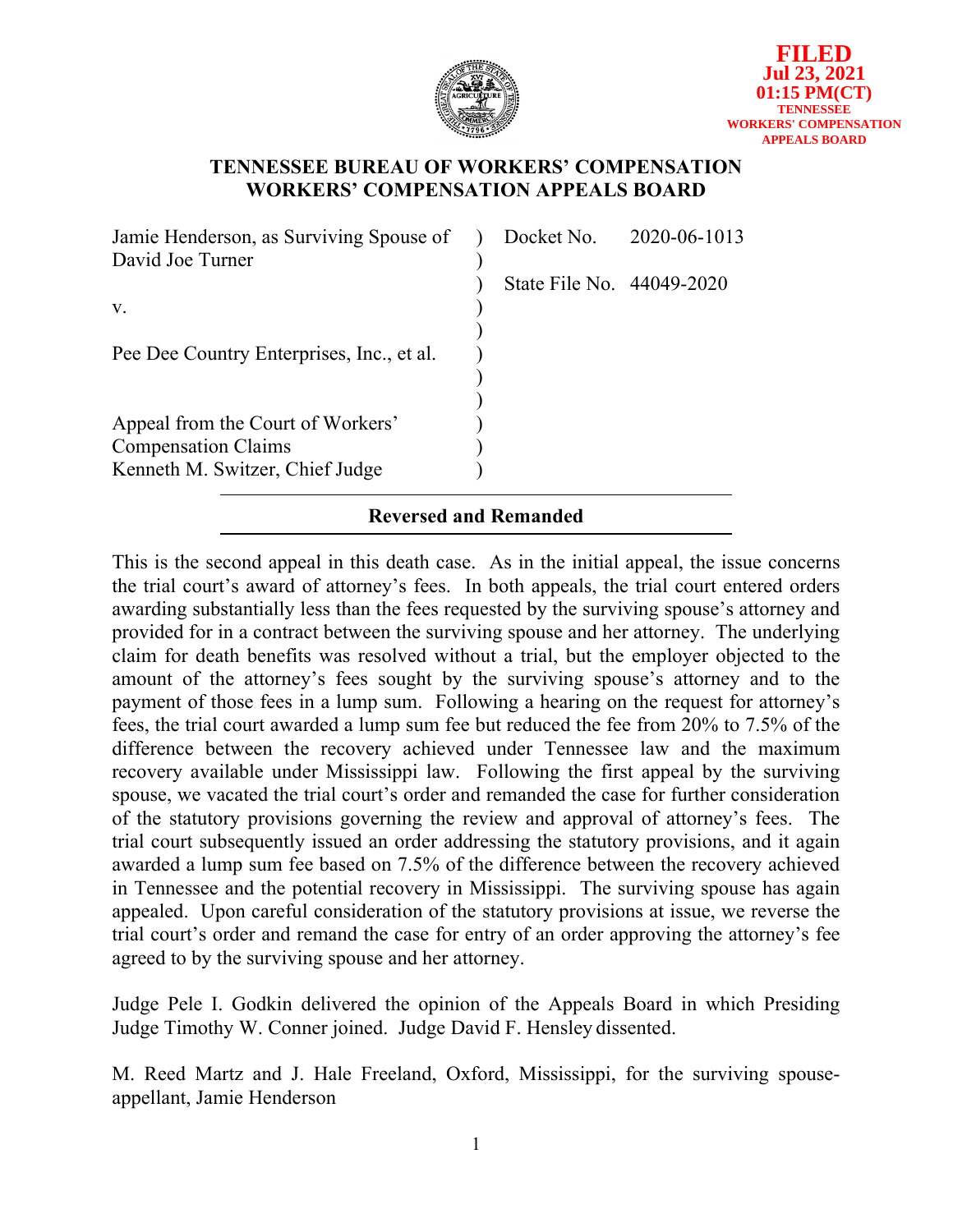Lee Anne Murray and Taylor R. Pruitt, Brentwood, Tennessee, for the employerappellee, Pee Dee Country Enterprises, Inc.

#### **Factual and Procedural Background**

This is the second appeal in this case concerning a dispute over attorney's fees. The factual and procedural background of the case was summarized in our earlier opinion as follows:

On September 18, 2019 (or soon after midnight on September 19), while traveling in California in the course and scope of his employment with Pee Dee Country Enterprises, Inc. ("Employer"), David Joe Turner ("Employee") was tragically killed in a motor vehicle accident. Employer maintained its business in Davidson County, Tennessee, while Employee and his wife, Jamie Henderson ("Surviving Spouse") lived in Lafayette County, Mississippi. The claim was accepted as compensable by Employer, and its insurer began paying death benefits under the laws of the State of Mississippi soon after Employee's death.

In December 2019, Surviving Spouse retained her current counsel, who advised her to pursue death benefits under Tennessee law instead of Mississippi law. In January 2020, Surviving Spouse advised Employer of her intent to pursue death benefits in Tennessee. Employer, through its insurer, promptly agreed to pay death benefits pursuant to Tennessee law. It is undisputed that Surviving Spouse had agreed to pay her attorneys twenty percent of the difference between the maximum amount of death benefits payable under Mississippi law (\$199,714.50) and the maximum amount payable under Tennessee law (\$432,000.00). Twenty percent of the difference of \$232,285.50 would equal \$46,457.10.

Although the underlying claim for death benefits was resolved, the parties could not resolve the issue of attorneys' fees. Employer declined to pay the attorneys' fee in a lump sum and objected to the extent of the fee. On September 16, 2020, the trial court entered an order requiring Surviving Spouse's counsel to supplement his affidavit in support of the request for approval of the attorneys' fees with information documenting the actual time and labor required for his firm's representation of Surviving Spouse. Surviving Spouse's counsel filed this supplemental information as ordered but argued "the appropriate measurement is the reasonableness of the contingency fee rather than the *retrospective* review of time and labor versus the work actually performed."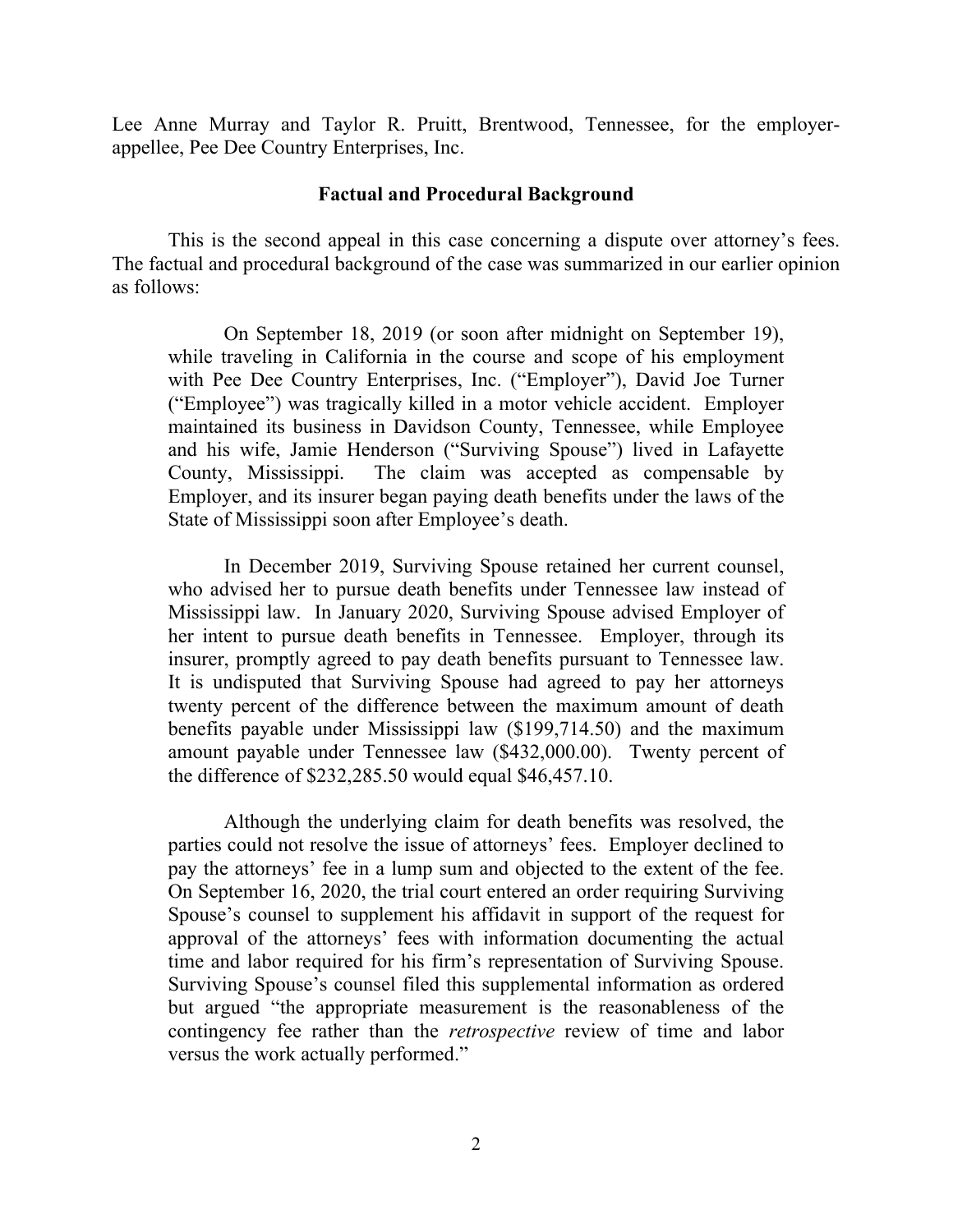A hearing to approve the underlying settlement was conducted on October 9, 2020, and the underlying settlement was approved with the exception of the attorneys' fee. Following a subsequent hearing to address the attorneys' fee issue, the trial court issued an order granting an attorneys' fee but reducing the fee from twenty percent of the additional benefit amount to seven-and-one-half percent of the additional benefit amount.

*Henderson v. Pee Dee Country Enters., Inc.*, No. 2020-06-1013, 2021 TN Wrk. Comp. App. Bd. LEXIS 8, at \*2-4 (Tenn. Workers' Comp. App. Bd. Mar. 8, 2021) (footnote omitted).

In the first appeal, we concluded the trial court failed to address the applicability of certain statutory provisions governing the approval of attorney's fees in workers' compensation cases, and we vacated the trial court's order and remanded the case for further consideration in light of those provisions. The parties submitted additional briefs to the trial court, after which the court concluded that "the Court of Workers' Compensation Claims has sole jurisdiction and statutory authority to approve attorneys' fees," and that judges of the Court of Workers' Compensation Claims "must review the requested fee for reasonableness 'as appropriate' under Supreme Court Rule 8 and make required findings applying the factors within that rule." The court reiterated its award of \$17,421.41 in attorney's fees, or 7.5% of the increase in Surviving Spouse's recovery, to be paid in a lump sum. Surviving Spouse has appealed the trial court's order.

#### **Standard of Review**

The standard we apply in reviewing a trial court's decision presumes that the court's factual findings are correct unless the preponderance of the evidence is otherwise. *See* Tenn. Code Ann. § 50-6-239(c)(7) (2020). The interpretation and application of statutes and regulations are questions of law that are reviewed *de novo* with no presumption of correctness afforded the trial court's conclusions. *See Mansell v. Bridgestone Firestone N. Am. Tire, LLC*, 417 S.W.3d 393, 399 (Tenn. 2013). We are also mindful of our obligation to construe the workers' compensation statutes "fairly, impartially, and in accordance with basic principles of statutory construction" and in a way that does not favor either the employee or the employer. Tenn. Code Ann. § 50-6- 116 (2020).

#### **Analysis**

On appeal, Employee asserts the trial court erred in its interpretation and application of the second sentence of section  $50-6-226(a)(1)$  and by awarding an "arbitrary attorney's fee of only 7.5% of the increased benefits" available to Employee under Tennessee law. Conversely, Employer contends the trial court correctly held the second sentence of Tennessee Code Annotated section 50-6-226(a)(1) "does not apply to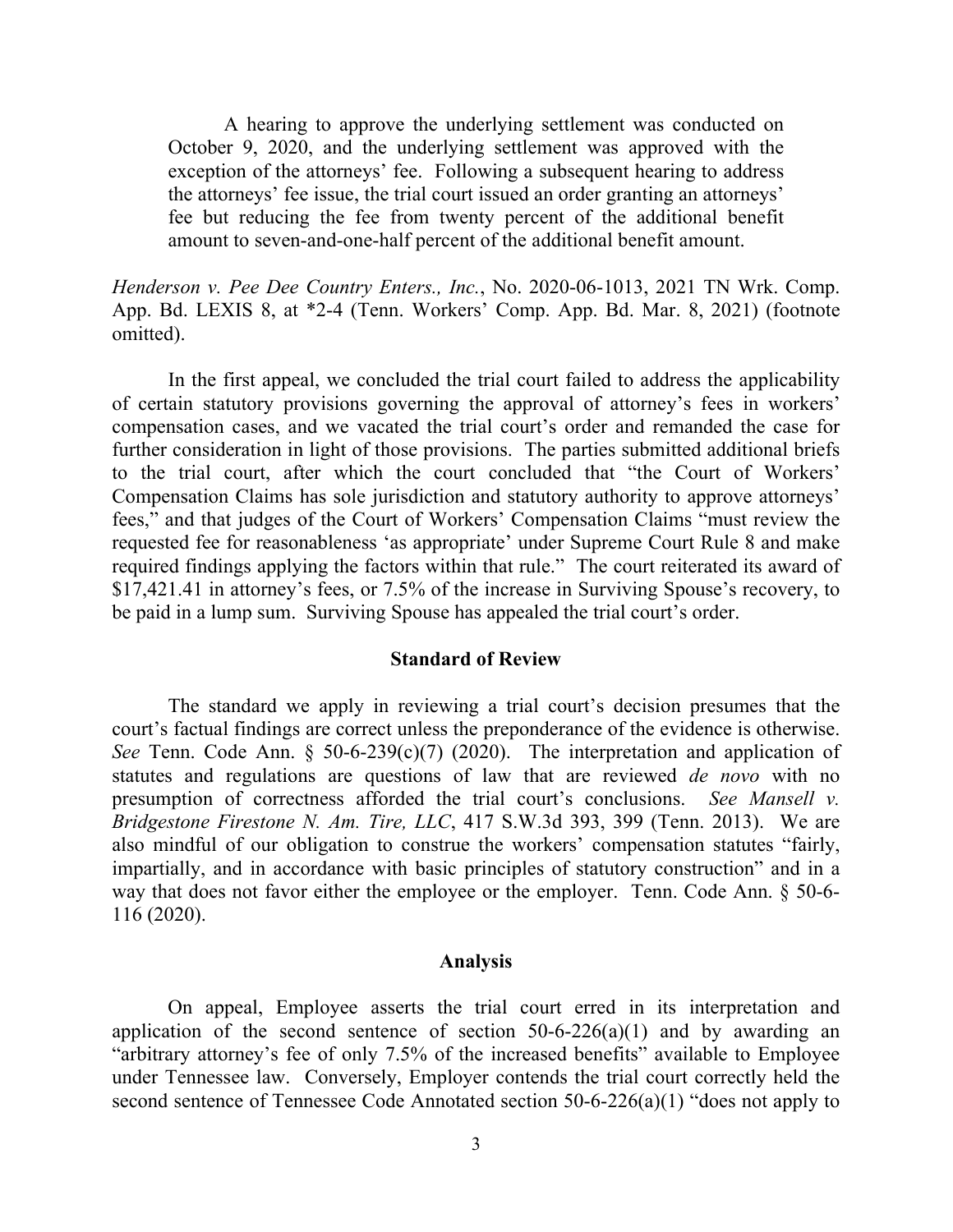this case." In addressing this issue, we must first interpret certain statutes in the workers' compensation law governing attorney's fees. Specifically, we must determine whether the second sentence of Tennessee Code Annotated section 50-6-226(a)(1) (2019), which mandates "[t]he department shall deem the attorney's fee to be reasonable if the fee does not exceed twenty percent (20%) of the award to the injured worker," applies to this case. For the reasons explained below, we conclude it does.

The Tennessee Supreme Court has, on numerous occasions, addressed the principles of statutory construction:

The primary goal of statutory interpretation is to carry out legislative intent without expanding or restricting the intended scope of the statute. In determining legislative intent, we first must look to the text of the statute and give the words of the statute "their natural and ordinary meaning in the context in which they appear and in light of the statute's general purpose." When a statute's language is clear and unambiguous, we enforce the statute as written; we need not consider other sources of information. We apply the plain meaning of a statute's words in normal and accepted usage without a forced interpretation. We do not alter or amend statutes or substitute our policy judgment for that of the Legislature.

*Coleman v. Olson*, 551 S.W.3d 686, 694 (Tenn. 2018) (citations omitted). In addition, the Supreme Court has stated:

In construing legislative enactments, we presume that every word in a statute has meaning and purpose and should be given full effect if the obvious intention of the General Assembly is not violated by doing so. . . . It is only when a statute is ambiguous that we may reference the broader statutory scheme, the history of the legislation, or other sources. Further, the language of a statute cannot be considered in a vacuum, but "should be construed, if practicable, so that its component parts are consistent and reasonable." Any interpretation of the statute that "would render one section of the act repugnant to another" should be avoided. We also must presume that the General Assembly was aware of any prior enactments at the time the legislation passed.

*In re Estate of Tanner*, 295 S.W.3d 610, 613-14 (Tenn. 2009) (citations omitted). In applying these principles, we have explained previously that

we must construe a statute so that no part will be inoperative, superfluous, void, or insignificant. We are required to give effect to every word, phrase, clause, and sentence of the act in order to achieve the Legislature's intent and we must construe a statute *so that no section will destroy another*.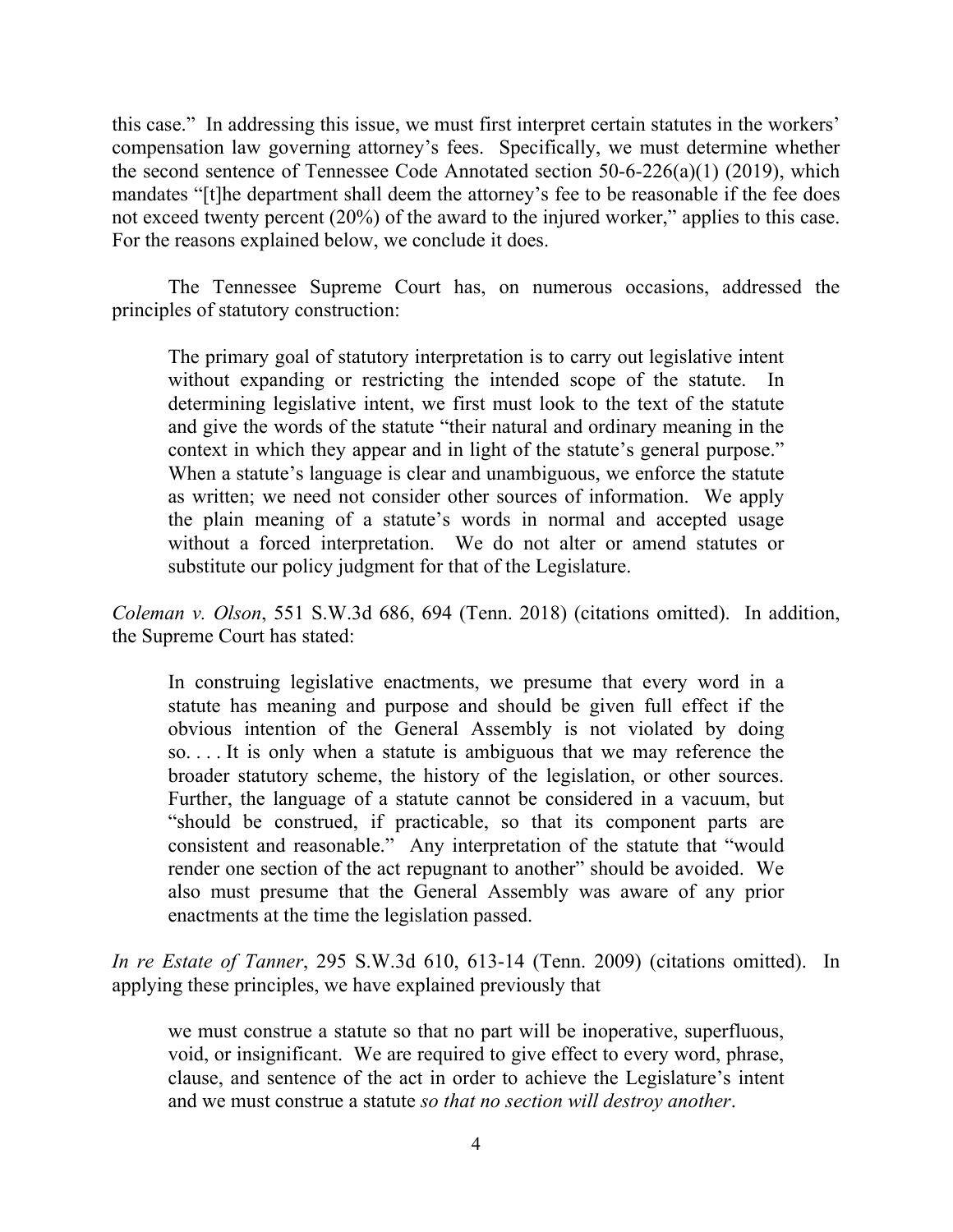*Thompson v. Comcast Corp.*, No. 2017-05-0639, 2018 TN Wrk. Comp. App. Bd. LEXIS 1, at \*25 (Tenn. Workers' Comp. App. Bd. Jan. 30, 2018) (emphasis added) (citations omitted).

As pertinent here, the statute at issue, Tennessee Code Annotated section 50-6-  $226(a)(1)$ , provides as follows:

The fees of attorneys for services to employees under this chapter, shall be subject to the approval of the workers' compensation judge before which the matter is pending, as appropriate; provided, that no attorney's fees to be charged employees shall be in excess of twenty percent (20%) of the amount of the recovery or award to be paid by the party employing the attorney. The department *shall deem* the attorney's fee to be reasonable if the fee does not exceed twenty percent (20%) of the award to the injured worker, or, in cases governed by  $\S$  50-6-207(4), twenty percent (20%) of the first four hundred fifty (450) weeks of the award.

Tenn. Code Ann. § 50-6-226(a)(1) (emphasis added).

The plain language of the initial sentence makes clear that attorney's fees are subject to the approval of the workers' compensation judge before whom the matter is pending. Like all authority exercised by judges on the Court of Workers' Compensation Claims, the authority to approve attorney's fees is subject to the terms and limitations of the statutory language and the rules governing the operation of that court.

Here, the crux of the appeal hinges on the second sentence of section  $226(a)(1)$ , which mandates "the department" to deem fees for attorneys representing employees to be reasonable in certain circumstances. Specifically, that sentence presents two scenarios where the discretion to refuse to approve attorney's fees is limited: (1) when an attorney's fee does not exceed 20% of the "award to the injured worker" and (2) when an attorney's fee does not exceed 20% of the first 450 weeks under section 50-6-207(4).<sup>[1](#page-4-0)</sup> In both circumstances described in this sentence, the only entity vested with authority to approve attorney's fees is the Court of Workers' Compensation Claims.<sup>[2](#page-4-1)</sup> Moreover, there is a

<span id="page-4-0"></span><sup>&</sup>lt;sup>1</sup> Tennessee Code Annotated section 50-6-207(4) concerns cases where the employee is adjudged to be permanently and totally disabled as the result of a work-related injury.

<span id="page-4-1"></span><sup>&</sup>lt;sup>2</sup> We considered the trial court's determination that the term "the department" as used in the second sentence of section 226(a)(1) refers to other employees of the Bureau of Workers' Compensation but not to the judges of the Court of Workers' Compensation Claims. Specifically, the trial court cited Tennessee Code Annotated section 50-6-210(f), which governs claims involving the death of an employee whose dependents are citizens of another country. That section authorizes the Administrator of the Bureau of Workers' Compensation to approve settlements in such claims. However, nothing in section 210(f) references any type of authority by non-judges to approve a claim for attorney's fees. We also considered other statutory provisions, including those addressing the Uninsured Employer's Fund, governed by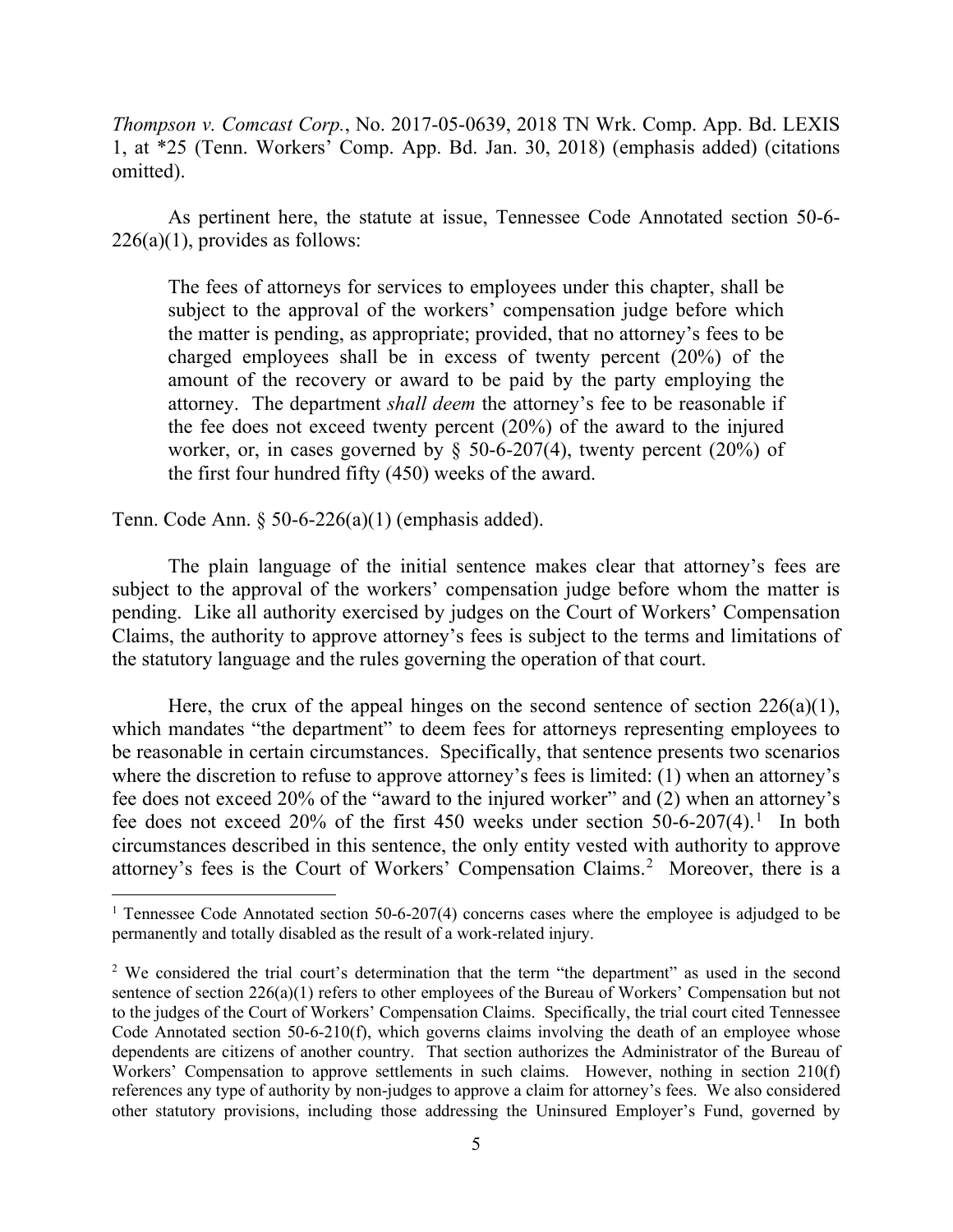clear statutory link between the Court of Workers' Compensation Claims and the phrase "the department." First, the Court of Workers' Compensation Claims operates under the auspices of the Bureau of Workers' Compensation. *See* Tenn. Code Ann. § 50-6-237. Second, the term "bureau" is defined to mean "the bureau of workers' compensation *of* the department of labor and workforce development." Tenn. Code Ann. § 50-6-102(5) (emphasis added). Finally, the word "department" is statutorily defined to mean "the department of labor and workforce development." Tenn. Code Ann.  $\S$  50-6-102(10).<sup>[3](#page-5-0)</sup> Therefore, when considering the plain and ordinary meaning of the statutory language within the context of this section and the entire workers' compensation law, we conclude the phrase "the department" includes judges on the Court of Workers' Compensation Claims, and this sentence limits their discretion to refuse to approve attorney's fees in either of the scenarios specified in that sentence.

In his dissent, our colleague asserts that if the General Assembly's intent was to limit the discretion of workers' compensation judges in approving attorney's fees under the scenarios described in the second sentence of section  $226(a)(1)$ , it could easily have used the phrase "workers' compensation judges" rather than the term "the department." We conclude, conversely, that if the legislature had intended to exclude workers' compensation judges from the class of persons authorized to review and approve attorney's fees in workers' compensation cases, as described in the second sentence of section  $226(a)(1)$ , it could just as easily have made that clear.<sup>[4](#page-5-1)</sup>

Tennessee Code Annotated section 50-6-801 *et seq.*, and penalties, governed by Tennessee Code Annotated section 50-6-118, but none of those provisions addresses any authority to approve claims for attorney's fees. Finally, we considered that the Tennessee Claims Commission has the authority to make an "award" to "injured worker[s]." However, the Tennessee Claims Commission, which reviews workers' compensation claims of state employees, operates under the auspices of the Tennessee Department of Treasury, not the Tennessee Department of Labor and Workforce Development. Thus, we cannot conclude that the phrase "the department" as used in Tennessee Code Annotated section 50-6- 226(a)(1) refers to the Tennessee Claims Commission.

<span id="page-5-0"></span> $3$  As noted by the trial court, we also considered that the Bureau of Workers' Compensation is an "autonomous unit" of the Department of Labor and Workforce Development. *See* Tenn. Code Ann. § 4- 3-1409(a). Nevertheless, we conclude there is a clear statutory link between the phrase "the department" as used in the context of section 226(a)(1) and the Court of Workers' Compensation Claims in light of the relevant definitions contained in Tennessee Code Annotated section 50-6-102.

<span id="page-5-1"></span><sup>&</sup>lt;sup>4</sup> In his dissent, our colleague emphasizes the more than 100-year history of Tennessee's workers' compensation law in which judges have had the authority to consider the reasonableness of claims for attorney's fees. However, it is undisputed that the legislature created the Court of Workers' Compensation Claims by statute in 2013. All authority vested in that court is derived from the statute and rules promulgated in accordance with statutory authority. Thus, we do not find it dispositive that, prior to the enactment of the 2013 Workers' Compensation Reform Act, judges on other courts historically had the authority to review attorney's fee claims without the limitations specified in section 226(a)(1).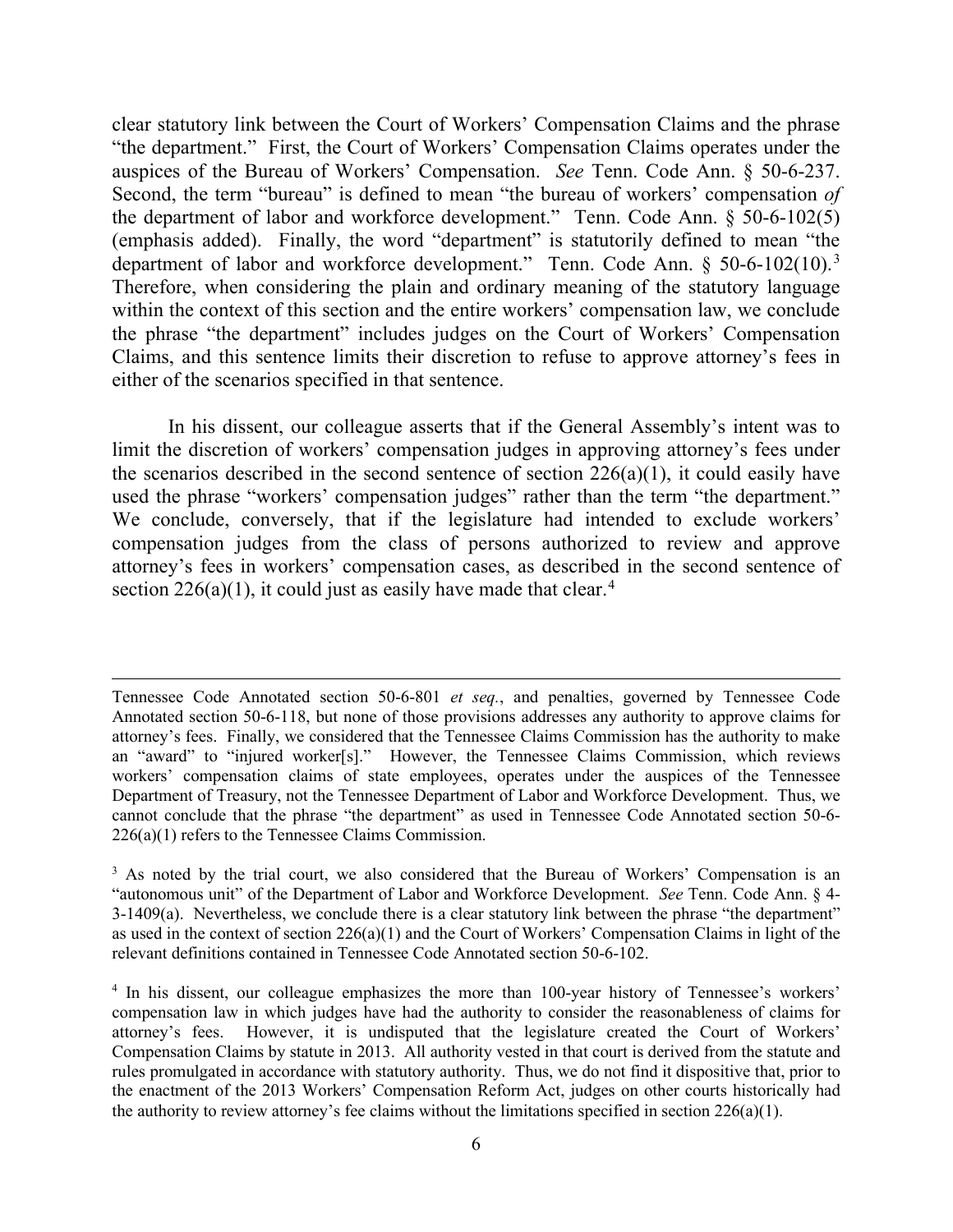Furthermore, if the term "the department" as used in section  $226(a)(1)$  does not include judges on the Court of Workers' Compensation Claims, then it is unclear to whom that term applies. As discussed above, we have identified no other persons or entities within the Tennessee Bureau of Workers' Compensation or the Department of Labor and Workforce Development who have the authority to review and approve attorney's fees based on an "award to the injured worker" or in cases "governed by § 50- 6-207(4)." In short, Employer, the trial court, and our dissenting colleague have not offered any reasonable alternative explanation as to the meaning of the second sentence of section  $226(a)(1)$ . Hence, if there are no other persons or entities connected to "the department" who have the authority to review and approve claims for attorney's fees in the circumstances described in the second sentence of section  $226(1)(a)$ , then the interpretation sought by Employer and accepted by the trial judge and our dissenting colleague renders the second sentence of that section meaningless and superfluous, something the Tennessee Supreme Court has counseled against. *See, e.g.*, *Young v. Frist Cardiology, PLLC*, 599 S.W.3d 568, 571 (Tenn. 2020) (statutes must be construed "so that no part will be inoperative, superfluous, void[,] or insignificant").

Finally, we note that, when the Workers' Compensation Reform Act of 2013 ("Reform Act") was drafted, the language at issue in this appeal, which previously appeared in Tennessee Code Annotated section 50-6-226(a)(2)(B), was retained, revised, and moved to section  $226(a)(1)$ . The pre-reform version read:

For cases submitted to the department for approval pursuant to  $\S$  50-6-206(c) that are resolved prior to trial or pursuant to a benefit review conference, *the department shall deem the attorney's fee to be reasonable if the fee does not exceed twenty percent (20%) of the award to the injured worker, or, in cases governed by § 50-6-207(4), twenty percent (20%) of the first four hundred (400) weeks of the award.*

Tenn. Code Ann.  $\S$  50-6-226(a)(2)(B) (2012) (emphasis added). The portion that was retained and moved was also revised to change the phrase "the first four hundred (400) weeks" to "the first four hundred fifty (450) weeks." Thus, it is apparent that the drafters considered this very sentence, updated it to conform to other provisions of the Reform Act, and moved it to another paragraph of this section. Hence, we find no basis to conclude that the drafters erred in retaining this sentence from pre-reform statutes. Instead, we conclude the drafters *intended* to revise and retain the sentence when it was included in the Reform Act.

In sum, we conclude that the second sentence of Tennessee Code Annotated section 50-6-226(a)(1), which limits the discretion to refuse to approve attorney's fees in circumstances where the fee does not exceed 20% of the award to the injured worker or 20% of the first 450 weeks of benefits in claims brought pursuant to section 207(4),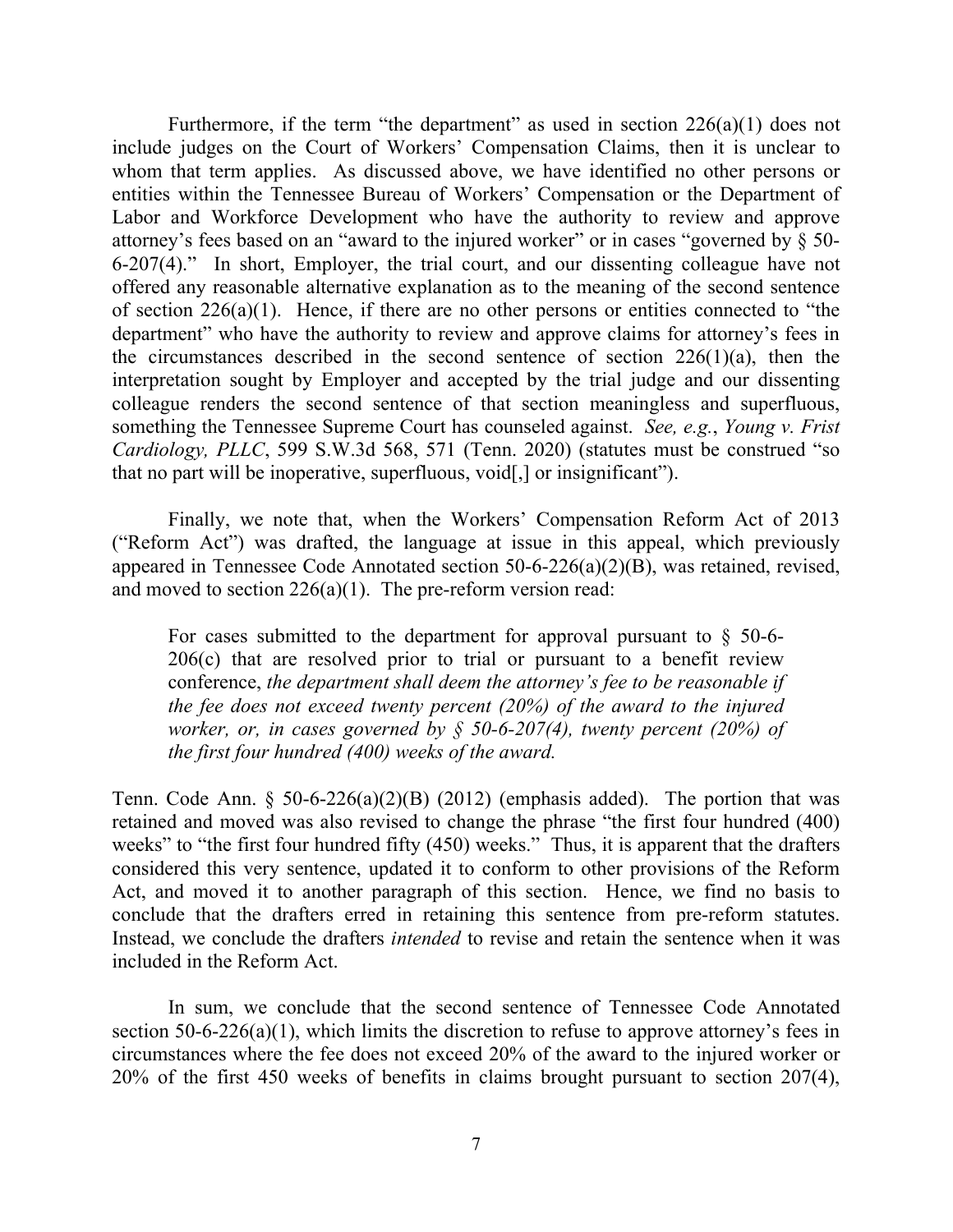applies to the judges on the Court of Workers' Compensation Claims.<sup>[5](#page-7-0)</sup> The policy arguments espoused by our dissenting colleague, while persuasive, are within the purview of the General Assembly. Despite what we may *wish* the law to be, we are obligated to interpret statutory language in a way that is consistent with the rules of statutory construction and *not* in a way that renders statutory language meaningless or superfluous.

#### **Conclusion**

Accordingly, we reverse the order of the trial court and remand this case for entry of an order approving the claim for attorney's fees consistent with this opinion.<sup>[6](#page-7-1)</sup>

<span id="page-7-0"></span><sup>&</sup>lt;sup>5</sup> In his dissent, our colleague warns that subjecting the judges on the Court of Workers' Compensation Claims to the limitations contained in the second sentence of section  $226(a)(1)$  could result in attorneys being forced to "negotiate" with trial judges for the approval of attorneys' fees, and other "consequences detrimental to the workers' compensation law." We note, however, that, wholly separate and apart from the provisions of Tennessee's Workers' Compensation Law governing attorney's fees, attorneys representing injured workers or their dependents must abide by Rule 8 of the Rules of the Tennessee Supreme Court, RPC 1.5, and any other rules, statutes, or regulations that govern fees in contingency fee cases.

<span id="page-7-1"></span><sup>6</sup> It remains within the trial court's discretion to determine whether the attorney's fee should be commuted to a lump sum as provided in Tennessee Code Annotated section 50-6-229(a).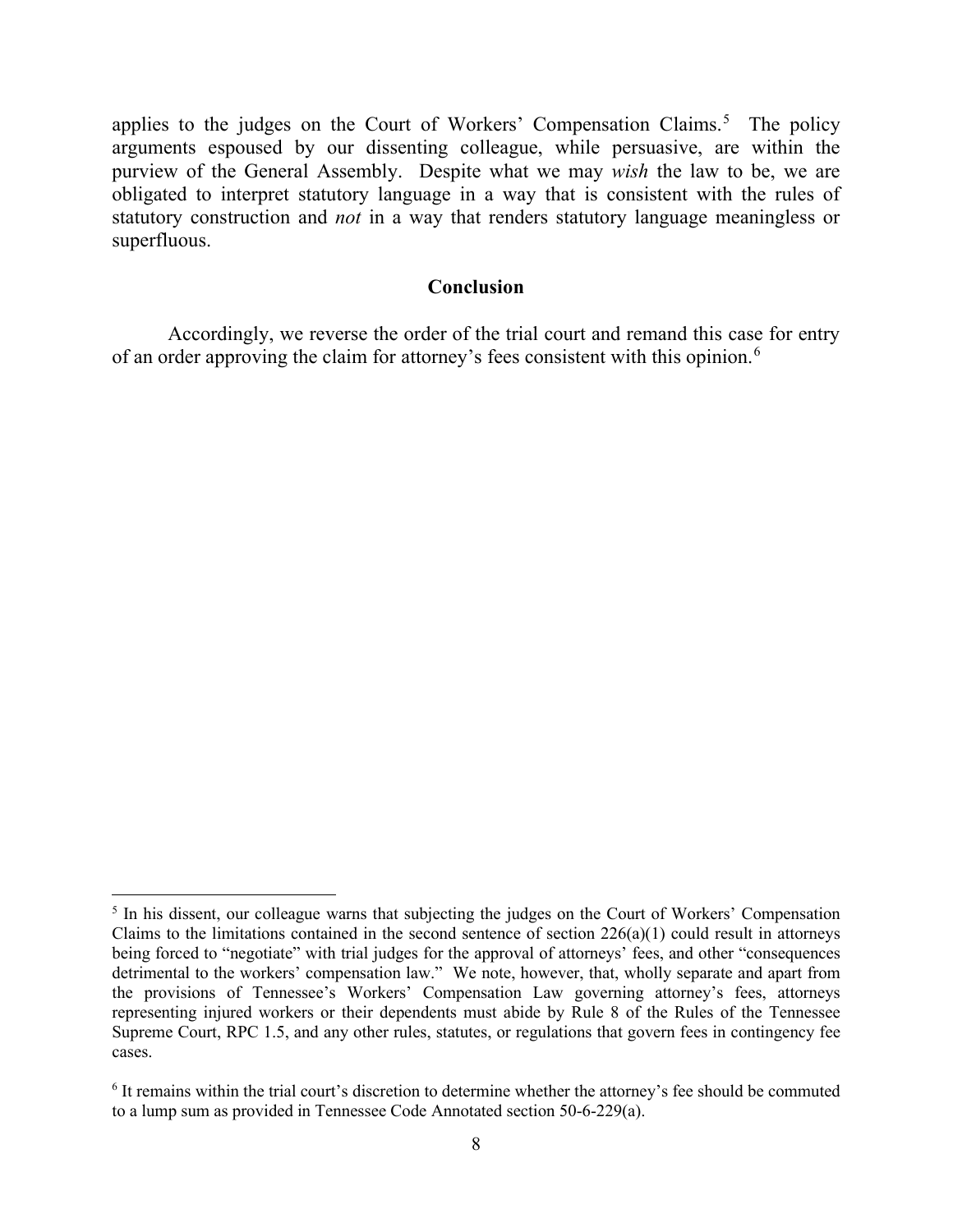

## **TENNESSEE BUREAU OF WORKERS' COMPENSATION WORKERS' COMPENSATION APPEALS BOARD**

| Jamie Henderson, as Surviving Spouse of<br>David Joe Turner |         | Docket No. 2020-06-1013   |  |  |  |  |
|-------------------------------------------------------------|---------|---------------------------|--|--|--|--|
|                                                             |         | State File No. 44049-2020 |  |  |  |  |
| V.                                                          |         |                           |  |  |  |  |
| Pee Dee Country Enterprises, Inc., et al.                   |         |                           |  |  |  |  |
| Appeal from the Court of Workers'                           |         |                           |  |  |  |  |
| <b>Compensation Claims</b>                                  |         |                           |  |  |  |  |
| Kenneth M. Switzer, Chief Judge                             |         |                           |  |  |  |  |
|                                                             | Dissent |                           |  |  |  |  |

Hensley, J., dissenting.

Respectfully, I dissent. In the more than one-hundred-year history of Tennessee workers' compensation law, judges before whom a claim is pending have had the authority to consider the reasonableness of the attorney's fees charged for services to employees. The majority alters this history to require judges of the Court of Workers' Compensation Claims to "deem" an employee's attorney's fees to be reasonable in cases that do not proceed to trial so long as the fees do not exceed 20% of the amount of the recovery or award. The majority's rationale is grounded in the fact that judges of the Court of Workers' Compensation Claims are employees of the Bureau of Workers' Compensation of the Department of Labor and Workforce Development ("Bureau").

The Bureau is "a separate administrative entity [of the Executive Branch] for programs, personnel, and budgets," the supervision of which is placed in the administrator of the Bureau. Tenn. Code Ann.  $\S$  4-3-[1](#page-8-0)408(b), 1409(b)(1).<sup>1</sup> The Bureau is "an autonomous unit . . . attached to the department of labor and workforce development *for administrative matters only*." Tenn. Code Ann. § 4-3-1409(a) (2019) (emphasis added). *See also* Acts 2013, ch. 289 § 1. Nonetheless, the majority cannot conceive of an instance in which any other employee in the Department of Labor and Workforce Development might be called upon to approve attorney's fees in a claim subject to the 2013 Act, and for that reason interprets Tennessee Code Annotated section

<span id="page-8-0"></span><sup>&</sup>lt;sup>1</sup> As originally enacted, the administrative entity was identified in the Workers' Compensation Reform Act of 2013 as the "Division of Workers' Compensation." The name was changed to the "Bureau of Workers' Compensation" in 2015. *See* Acts 2015, ch. 341 § 16.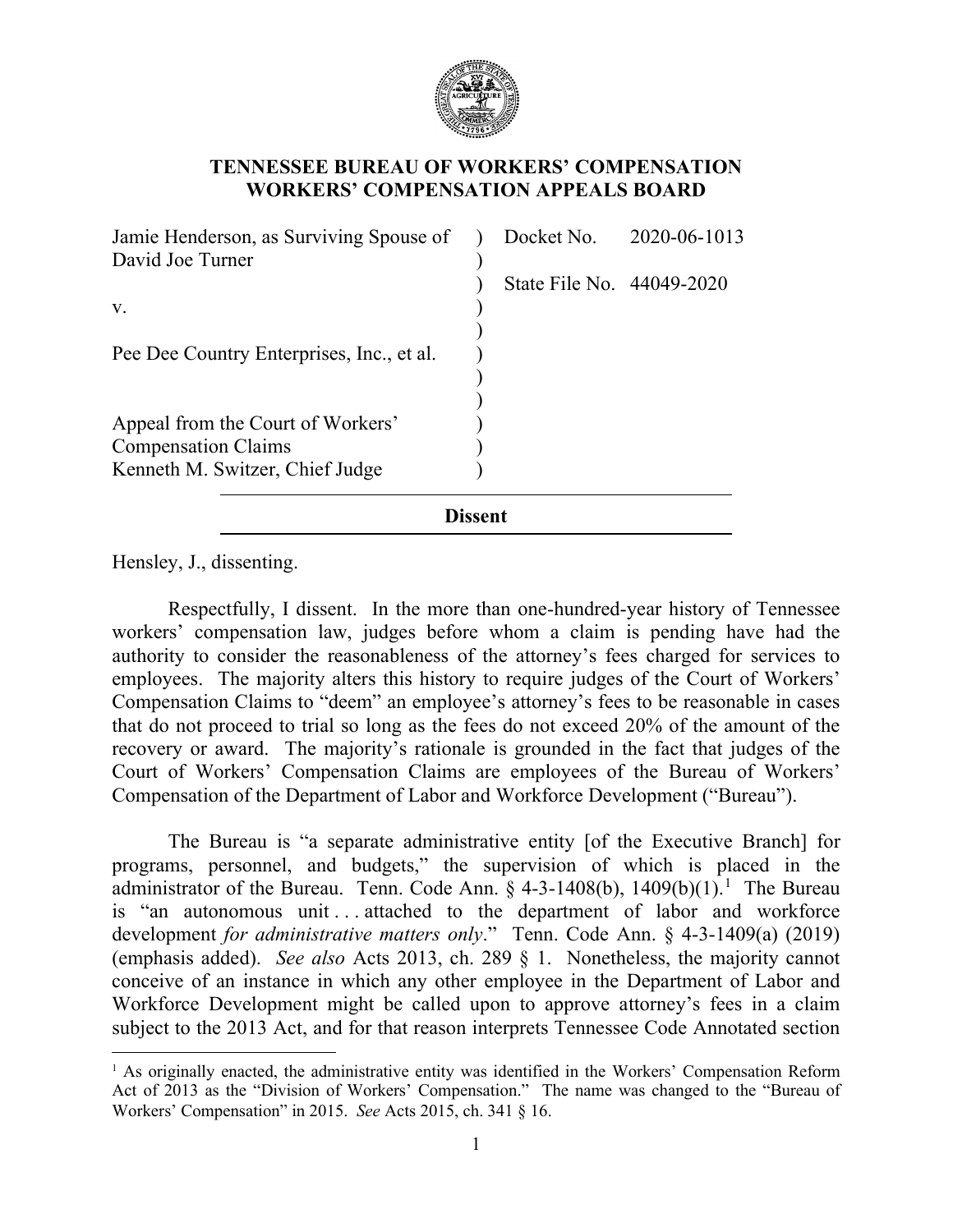50-6-226(a)(1) to require judges of the Court of Worker's Compensation Claims to "deem" an employee's attorney's fee to be reasonable in cases that do not proceed to trial if the attorney's fee does not exceed 20% of the amount of the recovery or award to the injured worker or, in cases of permanent total disability, 20% of the first 450 weeks of the award. The majority's conclusion is counter to Tennessee Supreme Court Rule 8, RPC 1.5, and, in my opinion, the legislature never intended this result.

In an effort to give meaning to the second of the three sentences in section 50-6-  $226(a)(1)$ , the majority interprets the term "department," to include the judges of the Court of Worker's Compensation Claims. The statute provides as follows:

The fees of attorneys for services to employees under this chapter, shall be subject to the approval of the *workers' compensation judge* before which the matter is pending, as appropriate; provided, that no attorney's fees to be charged employees shall be in excess of twenty percent (20%) of the amount of the recovery or award to be paid by the party employing the attorney. The *department* shall deem the attorney's fee to be reasonable if the fee does not exceed twenty percent (20%) of the award to the injured worker, or, in cases governed by  $\S$  50-6-207(4), twenty percent (20%) of the first four hundred fifty (450) weeks of the award. All attorney's fees for attorneys representing *employers* shall be subject to review for reasonableness of the fee and shall be subject to approval by a *workers' compensation judge* when the fee exceeds ten thousand dollars (\$10,000).

Tenn. Code Ann. § 50-6-226(a)(1) (2019) (emphases added). Citing section 50-6- 102(10) (2019), the majority notes that "department" is defined to mean "the department of labor and workforce development," but the majority glosses over the history of the term's inclusion in the workers' compensation law, which, in my opinion, is pertinent and significant.

### *The Workers' Compensation Reform Acts of 1992 and 1996*

The Workers' Compensation Reform Act of 1992 brought substantial changes to the workers' compensation law, including the advent of the workers' compensation specialist program and benefit review conferences that were designed to, among other things, "[f]acilitate the resolution of issues without the expense of litigation or attorneys' fees for either party." *See* Acts 1992, ch. 900 §§ 11, 12. From the effective date of the 1992 Act, workers' compensation specialists were authorized to order the initiation of temporary disability and/or medical benefits to an employee, *Id.* at § 13, assist parties in resolving disputes "by mutual agreement or in a settlement," *Id.* at § 15, and "reduce the agreement or the settlement to writing." *Id.* However, consistent with past law, the settlements, even when reduced to writing, were not effective until they were "approved by the court." *Id.* The 1992 Act authorized workers who were permanently totally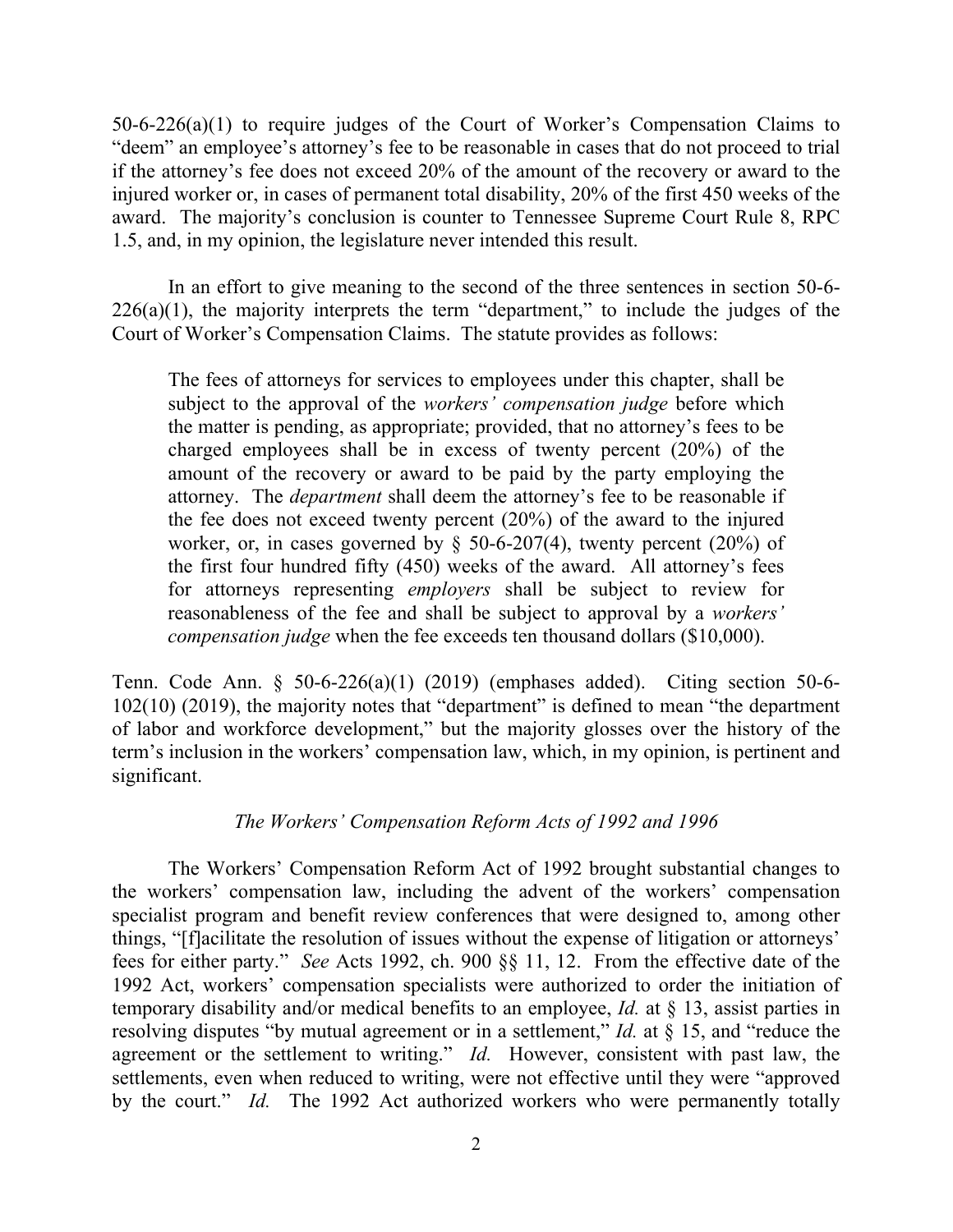disabled to recover weekly indemnity benefits "until the employee reaches the age of sixty-five," and it provided that attorney's fees "in contested cases of permanent total disability shall be calculated upon the first four hundred (400) weeks of disability only." *Id.* at § 17. Further, the Act provided that attorney's fees "may be paid as a partial lump sum from any award when approved and ordered by the trial judge." *Id.* at § 25. The 1992 Act did not, however, authorize any tribunal other than judicial courts to approve settlement agreements. *See* Tenn. Code Ann. § 50-6-206 (1993). The authority of the Commissioner of Labor to approve a workers' compensation settlement agreement and to approve attorney's fees charged for services to injured workers came four years later.

The Workers' Compensation Reform Act of 1996 authorized "[t]he Commissioner of Labor or the commissioner's designee [to] approve a proposed [workers' compensation] settlement among the parties" if certain requirements were met. Acts 1996, ch. 944 § 14(c). The 1996 Act amended section 50-6-226(a) regarding attorney's fees to make attorney's fees "subject to the approval of the *commissioner* or the court before which the matter is pending, as appropriate," and the Act continued the 20% ceiling on attorney's fees. *See* Tenn. Code Ann. § 50-6-226(a) (1997) (emphasis added). The 1996 Act made attorney's fees for attorneys representing *employers* "subject to review for reasonableness" and "subject to approval *by a court* when the fee exceeds ten thousand dollars (\$10,000)." *Id.* at § 17(a)(1) (emphasis added). In addition, the 1996 Act specifically addressed attorney's fees in cases submitted to the "department" for settlement approval and in cases that proceeded to trial:

For cases submitted to the *department* for approval pursuant to Section 50- 6-206(c) which are resolved prior to trial or pursuant to a benefit review conference, the *department* shall deem the attorney[']s fee to be reasonable if such fee does not exceed the lesser of twenty percent (20%) of the award to the injured worker or ten thousand dollars (\$10,000). For fees in excess of ten thousand dollars (\$10,000), any court with jurisdiction to hear a matter pursuant to Section 50-6-225 shall review such case solely for the purpose of approving such fees as are reasonable.

In cases that proceed to trial, an employee's attorney shall file an application for approval of a proposed attorney[']s fee. Where the award of an attorney's fee exceeds ten thousand dollars (\$10,000), the court shall make specific findings as to the factors which justify such a fee as provided in DR 2-106 of Rule 8 of the Rules of the Supreme Court.

Id. at § 17(a)(2)(B), (C) (emphases added). Neither the 1992 Act nor the 1996 Act defined "department." However, the 1992 Act defined "Commissioner" to mean "the Commissioner of the Department of Labor." Acts 1992, ch. 900 § 2.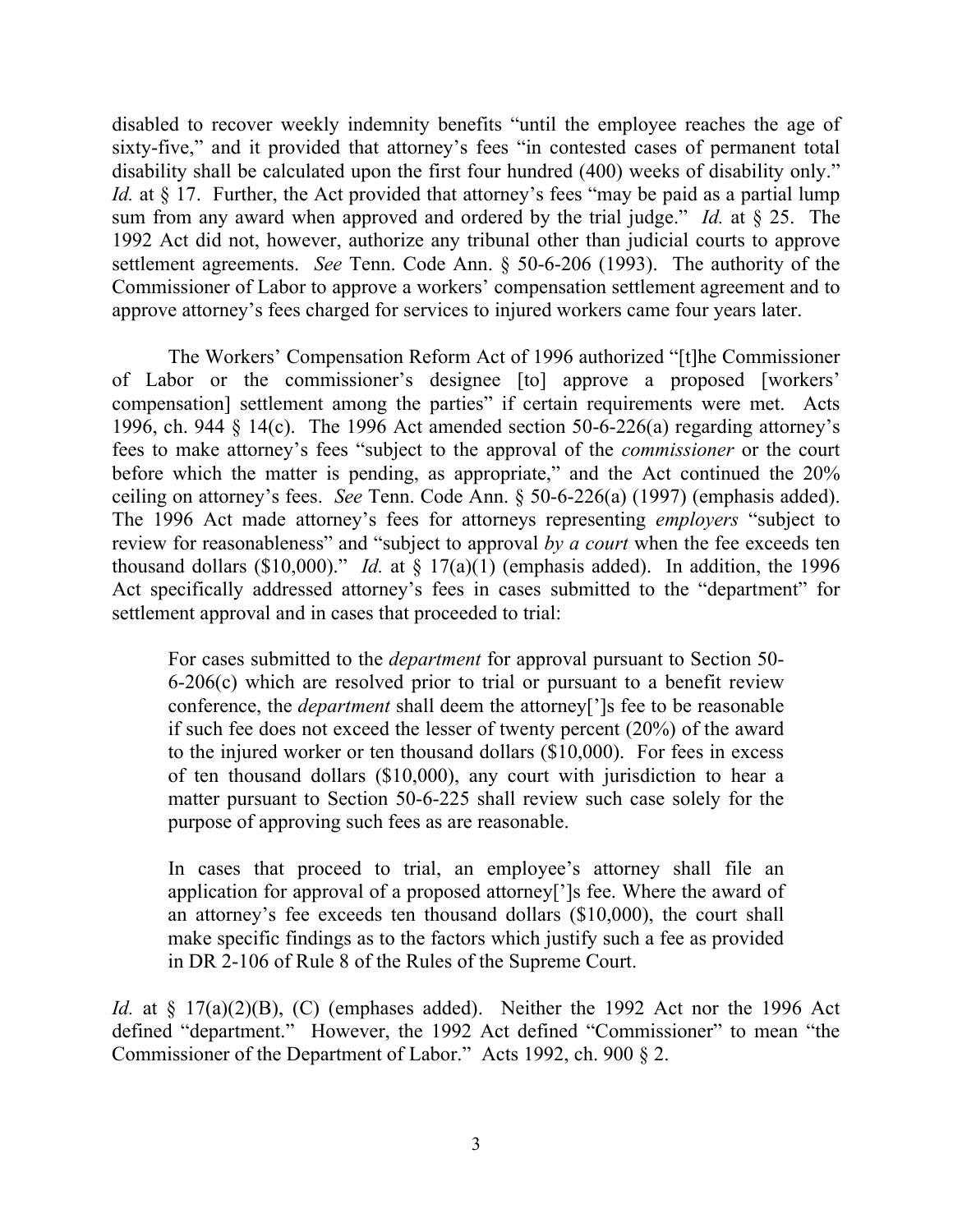Thus, following the effective date of the 1996 Act, the parties in a case in which a settlement agreement was reached prior to trial or in a benefit review conference could seek approval from the Commissioner of the Department of Labor or the Commissioner's designee, or from a court having jurisdiction to hear workers' compensation cases. If the parties presented the settlement to the Commissioner or the Commissioner's designee, the "department" was statutorily required to "deem the attorney[']s fee to be reasonable if the fee did not exceed the lesser of twenty percent (20%) of the award to the injured worker or ten thousand dollars (\$10,000)." But, if the employee's attorney's fee in such case exceeded \$10,000, it was necessary for a court having jurisdiction to "review such case solely for the purpose of approving such fees as are reasonable." *Id.* at  $\S 17(a)(2)(B)$ . Further, *in cases that proceeded to trial*, the employee's attorney was required to file an application with the court for approval of a proposed attorney's fee, and, in those cases that proceeded to trial in which the injured employee's attorney's fee exceeded \$10,000, the court was required to make specific findings as to the factors that justified the fee "as provided in DR 2-106 of Rule 8 of the Rules of the Supreme Court." *Id.* at § 17(a)(2)(C); *see also* Tenn. Code Ann. § 50-6-226(a)(1)(C) (1997). [2](#page-11-0)

As provided in the 1996 Act, only the "department" was required to deem attorney's fees to be reasonable, and only if such fees did not exceed the lesser of \$10,000 or twenty percent of the injured employee's recovery or award. "Department" was not defined in the workers' compensation law until 1999 when section 50-6-102 was amended to define "Department" to mean "the department of labor and workforce development." Acts 1999, ch. 520 § 41. Following the 1996 Act, if the attorney's fees charged to an injured employee exceeded \$10,000, it was necessary "for any court with jurisdiction . . . [to] review such case solely for the purpose of approving such fees as are reasonable." *Id.* at § 17(a)(2)(B); *see also* Tenn. Code Ann. § 50-6-226(a)(2)(B) (1997). The parties in this appeal have not cited legislative history addressing whether the requirement for the Commissioner to deem attorney's fees in a proposed settlement to be reasonable was intended to avoid non-attorneys reviewing the reasonableness of attorney's fees, and the judges of the Appeals Board are not aware of any such history.

Section 50-6-226(a)(2)(B) was further modified in 2007 to delete the provision requiring the department to deem the attorney's fee to be reasonable if the fee did not exceed "the lesser of twenty percent (20%) of the award to the injured worker or ten thousand dollars (\$10,000)." Instead, the 2007 amendment required the department to deem the attorney's fees charged to employees to be reasonable so long as the fees did not exceed 20% of the recovery or award to the injured worker. *See* Acts 2007, ch. 300 § 2; Tenn. Code Ann. § 50-6-226(a)(2)(B) (2008). In addition, addressing attorney's fees in cases of permanent total disability, the 2007 amendment required the department to deem the attorney's fee to be reasonable if the fee did not exceed "twenty percent (20%)

<span id="page-11-0"></span> $2$  In 2003, section 50-6-226(a)(2)(C) was amended to substitute "Tennessee Supreme Court Rule 8, RPC 1.5" for "DR 2-106 of Rule 8 of the Rules of the Supreme Court." Acts 2003, ch. 112 § 4.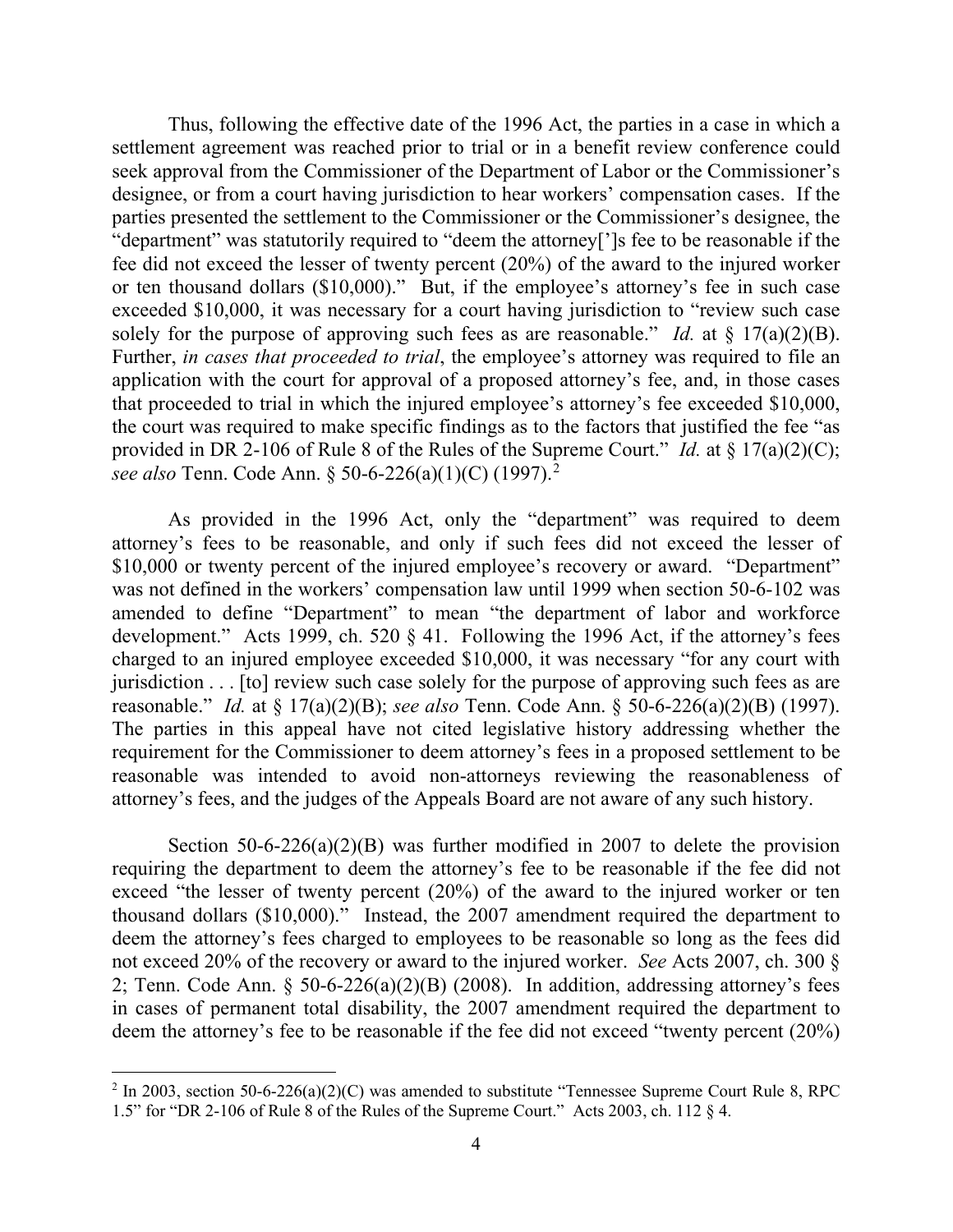of the first four hundred (400) weeks of the award." Finally, the 2007 amendment deleted the last sentence of section  $50-6-226(a)(2)(B)$  that required a court to review, "solely for the purpose of approving such fees as are reasonable," the attorney's fees in any case in which the fees exceeded \$10,000. *See* Tenn. Code Ann. § 50-6-226(a)(2)(B) (2008).

Following the effective date of the 2007 amendments, section  $50-6-226(a)(1)$ provided that "[t]he fees of attorneys for services to employees . . . [were] subject to the approval of the commissioner or court before which the matter is pending, as appropriate; provided, that no attorney's fees to be charged employees shall be in excess of twenty percent (20%) of the amount of the recovery or award . . . ." Tenn. Code Ann. § 50-6-  $226(a)(1)$  (2008). In addition, this section provided that "[a]ll attorney's fees for attorneys representing *employers* [were] subject to review for reasonableness of the fee and [were] subject to approval by a court when the fee exceeds ten thousand dollars (\$10,000)." Tenn. Code Ann. § 50-6-226(a)(1) (2008) (emphasis added). Subsection 50-  $6-226(a)(2)(B)$  continued to require the "department" to deem the attorney's fee to be reasonable in cases submitted to the department for approval that were resolved prior to trial or in a benefit review conference so long as the fee did not exceed the 20% ceiling. Further, section  $50-6-226(a)(2)(C)$  continued the requirement that "[f]or cases that proceed to trial, an employee's attorney shall file an application for approval of a proposed attorney's fee," and where the award of an attorney's fee exceeded ten thousand dollars, the court was required to "make specific findings as to the factors that justify the fee as provided in Tennessee Supreme Court Rule 8, RPC 1.5." Tenn. Code Ann. § 50-6-  $226(a)(2)(C)$  (2008).

### *The Workers' Compensation Reform Act of 2013*

The Workers' Compensation Reform Act of 2013 brought more changes to the workers' compensation system in Tennessee for injuries occurring after June 30, 2014. Chapter 289 of the 2013 Acts amended Tennessee Code Annotated section 4-3-1408 to identify the Bureau of Workers' Compensation as "a separate administrative entity for programs, personnel, and budgets," and it placed the supervision of the Bureau in the administrator of the Bureau. Acts 2013, ch. 289 § 1. *See also* Tenn. Code Ann. § 4-3- 1408(b), 1409(b)(1) (2014). As previously noted, the Bureau became "an autonomous unit *that shall be attached to the department of labor and workforce development for administrative matters only*." Acts 2013, ch. 289 § 2(a). *See also* Tenn. Code Ann. § 4- [3](#page-12-0)-1409(a) (2014) (emphasis added).<sup>3</sup>

<span id="page-12-0"></span><sup>&</sup>lt;sup>3</sup> As previously noted, the administrative entity was identified in the Workers' Compensation Reform Act of 2013 as the "Division of Workers' Compensation," and the name was changed to the "Bureau of Workers' Compensation" in 2015. *See* Acts 2015, ch. 341 § 16.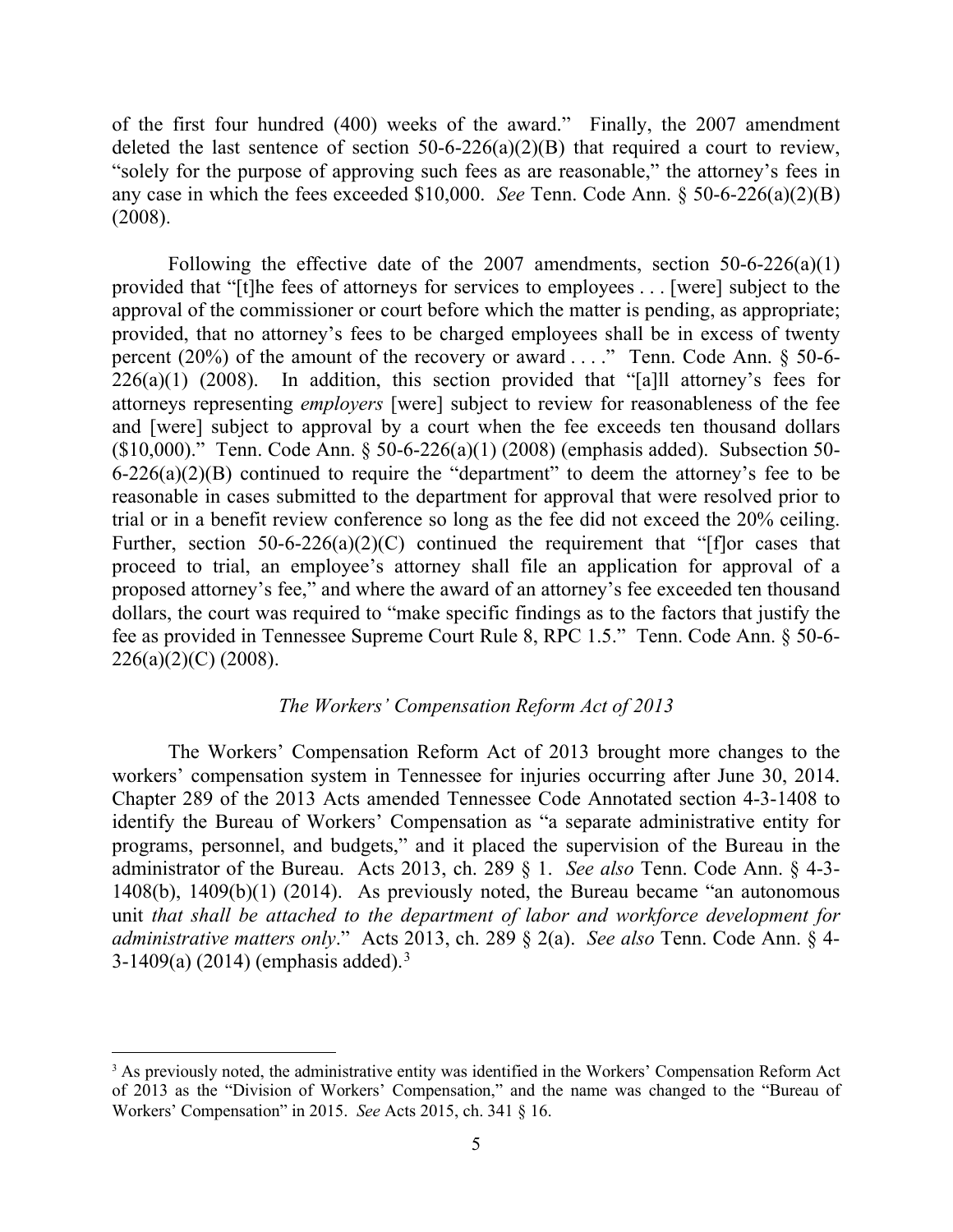The 2013 Act created the Court of Workers' Compensation Claims to perform "the adjudicative function within the [bureau] of workers' compensation." Acts 2013, ch. 289 § 9. *See also* Tenn. Code Ann. § 50-6-102(8) (2014). The court was given "original and exclusive jurisdiction over all contested claims for workers' compensation benefits when the date of the alleged injury is on or after July 1, 2014." Tenn. Code Ann. § 50-6-237 (2014). Judges of the court were required to be "Tennessee licensed attorneys in good standing with at least five (5) years experience in workers' compensation matters." Acts 2013, ch. 289 § 79. *See also* Tenn. Code Ann. § 50-6-238(a)(1) (2014). Judges were given "the duty . . . to hear and determine claims for compensation, to approve settlements of claims for compensation, to conduct hearings, and to make orders, decisions, and determinations." Tenn. Code Ann. § 50-6-238(a)(3) (2014).

As concerns attorney's fees, the 2013 Act amended section 50-6-226(a)(1) to delete any reference to the "commissioner" of the Department of Labor and Workforce Development having the authority to approve "the fees of attorneys for services to employees." *See* Acts 2013, ch. 289 § 61. Instead, the 2013 Act provided that the fees were "subject to the approval of the workers' compensation judge before which the matter is pending, as appropriate." *Id. See also* Tenn. Code Ann. § 50-6-226(a)(1) (2014). In addition, section 50-6-226(a)(2)(B) was deleted by the 2013 Act, but, as the majority notes, part of the statute was retained and moved to subsection  $50-6-226(a)(1)$ and serves as the basis for the majority's decision.

In the instant case, the attorney for the surviving spouse argues on appeal that, in the 2013 Reform Act, the legislature "thought it was appropriate to limit the trial court's discretion on the approval of contingent attorney fees," and counsel speculates as to why the legislature might have thought it appropriate to limit the discretion of the judges of the Court of Workers' Compensation Claims. However, no authority was cited and neither the majority nor I have located legislative history addressing whether the legislature intended to limit the discretion of a workers' compensation judge by mandating the judges "deem the attorney's fee to be reasonable if the fee does not exceed twenty percent (20%)." Indeed, it would have been a simple matter for the legislature to say so. It would have avoided the present ambiguity had the statute stated that "[t]he workers' compensation judge shall deem the attorney's fee to be reasonable . . .," if that was the legislature's intent. The Act clearly expresses the legislature's intent that the judges of the Court of Workers' Compensation Claims are to perform "the adjudicative function within the [bureau] of workers' compensation." Tenn. Code Ann. § 50-6-102(9) (2019). The 2013 Act, as amended, made the Bureau "an autonomous unit that shall be attached to the department of labor and workforce development for administrative matters only." Irrespective that the majority finds "a clear statutory link between the Court of Workers' Compensation Claims and the phrase 'the department,'" it is my conclusion the "department," as used in section  $50-6-226(a)(1)$  (2019), does not include the judges of the Court of Workers' Compensation Claims.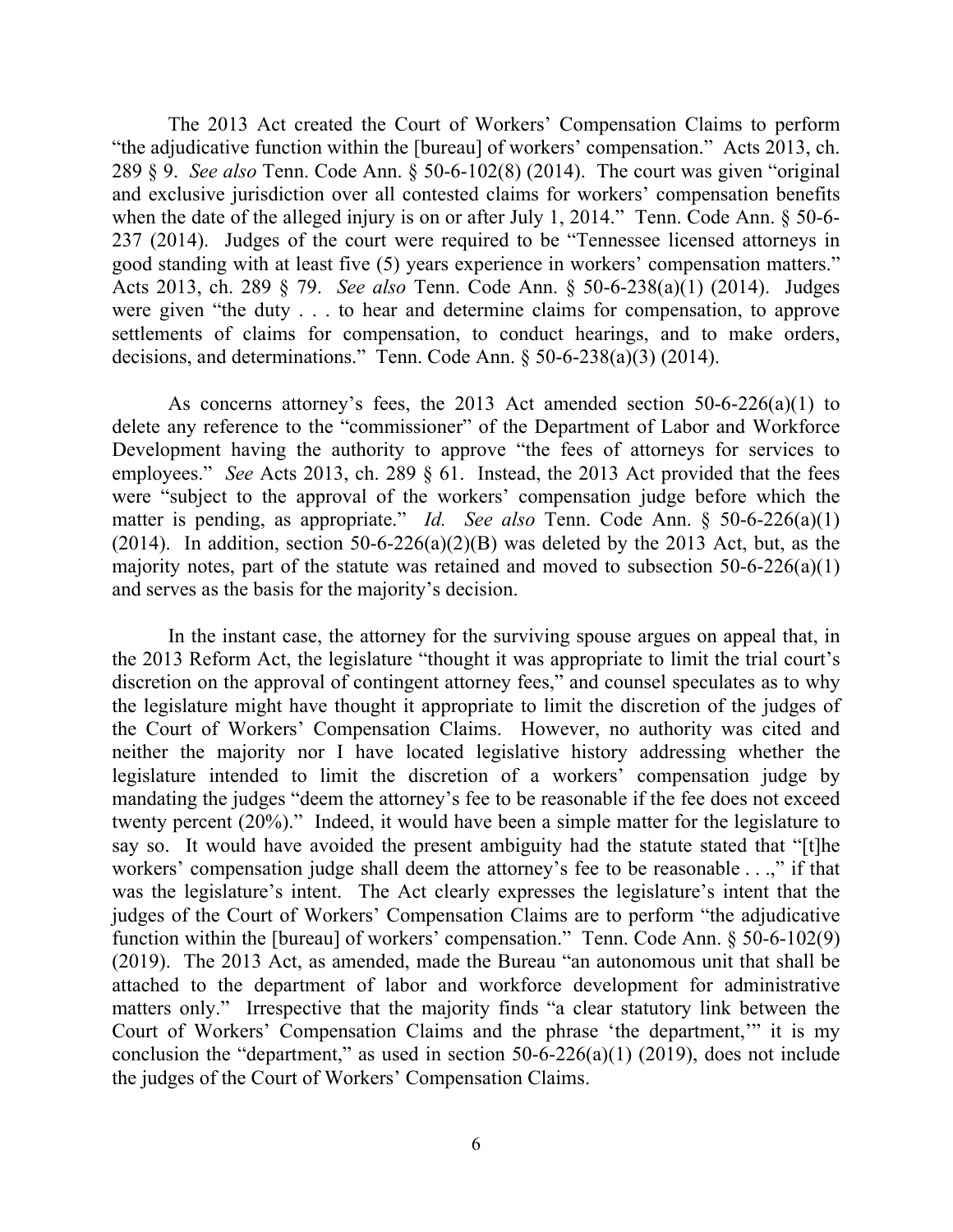Further, I see the issue in this case to be whether the trial court abused its discretion in awarding an attorney's fee of \$17,421.41, or 7.5% of the increased benefits. A trial court's award of attorney's fees is discretionary, and an appellate court's review of such a decision applies an "abuse of discretion" standard of review. *Grissom v. United Parcel Service, Inc.*, No. M2016-00127-SC-R3-WC, 2017 Tenn. LEXIS 4, at \*7 (Tenn. Workers' Comp. Panel Jan. 9, 2017).

The Tennessee Supreme Court has consistently referred to the ten factors set forth in Tennessee Supreme Court Rule 8, Rules of Professional Conduct 1.5(a) as the standard for determining the reasonableness of attorney's fees. *See Wright ex rel. Wright v. Wright*, 337 S.W.3d 166, 169-170 (Tenn. 2011); *Denison v. VIP Home Nursing & Rehab. Serv., LLC*, 2020 Tenn. LEXIS 272 (Tenn. Workers' Comp. Panel June 19, 2020). Section  $50-6-226(a)(2)(C)$  (2019) requires workers' compensation judges to "make specific findings as to the factors that justify the fee as provided in Tennessee Supreme Court Rule 8, RPC 1.5." However, this statute is not applicable in this case because the case did not proceed to trial. Requiring a workers' compensation judge to make those findings in cases that proceed to trial does not foreclose a judge from considering those factors when determining the reasonableness of attorney's fees in cases that do not proceed to trial. Indeed, the Supreme Court Special Workers' Compensation Appeals Panel has applied those factors in instances in which the workers' compensation statutes did not mandate their applicability. *See Grissom,* 2017 Tenn. LEXIS 4, at \*5-6 ("The statute does not set out any specific factors to be considered by a trial court [when making an award of attorney's fees arising from an employer's refusal to provide medical care required by a settlement or judgment]. A recent decision of our Supreme Court provides us with some guidance, albeit in the context of a minor's settlement." (Citing *Wright ex. Rel. Wright*, 337 S.W.3d at 169-70.)).

The majority has foreclosed not only application of these factors in a workers' compensation case that does not proceed to trial, but any review by a judge of the attorney's fees charged an employee beyond determining whether the fees exceed 20% of the recovery or award. The Tennessee Supreme Court declared nearly thirty years ago that "the 20 percent ceiling set out in the statute is a maximum, which may or may not be reasonable depending on the circumstances of the case." *Perdue v. Green Branch Mining Co.*, 837 S.W.2d 56 (Tenn. 1992). *See also Sowell v. Christy*, No. M2004-02186-COA-R3-CV, 2006 Tenn. App. LEXIS 163, at \*9 (Tenn. Ct. App. Mar. 8, 2006); *McGhee v. Tots & Teens Pediatrics*, No. E2011-02210-WC-R3-WC, 2012 Tenn. LEXIS 748, at \*13 (Tenn. Workers' Comp. Panel Oct. 17, 2012). Under the majority's holding, had the attorney for the surviving spouse charged a fee of 20% of the "recovery or award," rather than 20% of the difference in the benefits awarded and the benefits available under Mississippi law, the workers' compensation judge would have been required to deem those fees to be reasonable.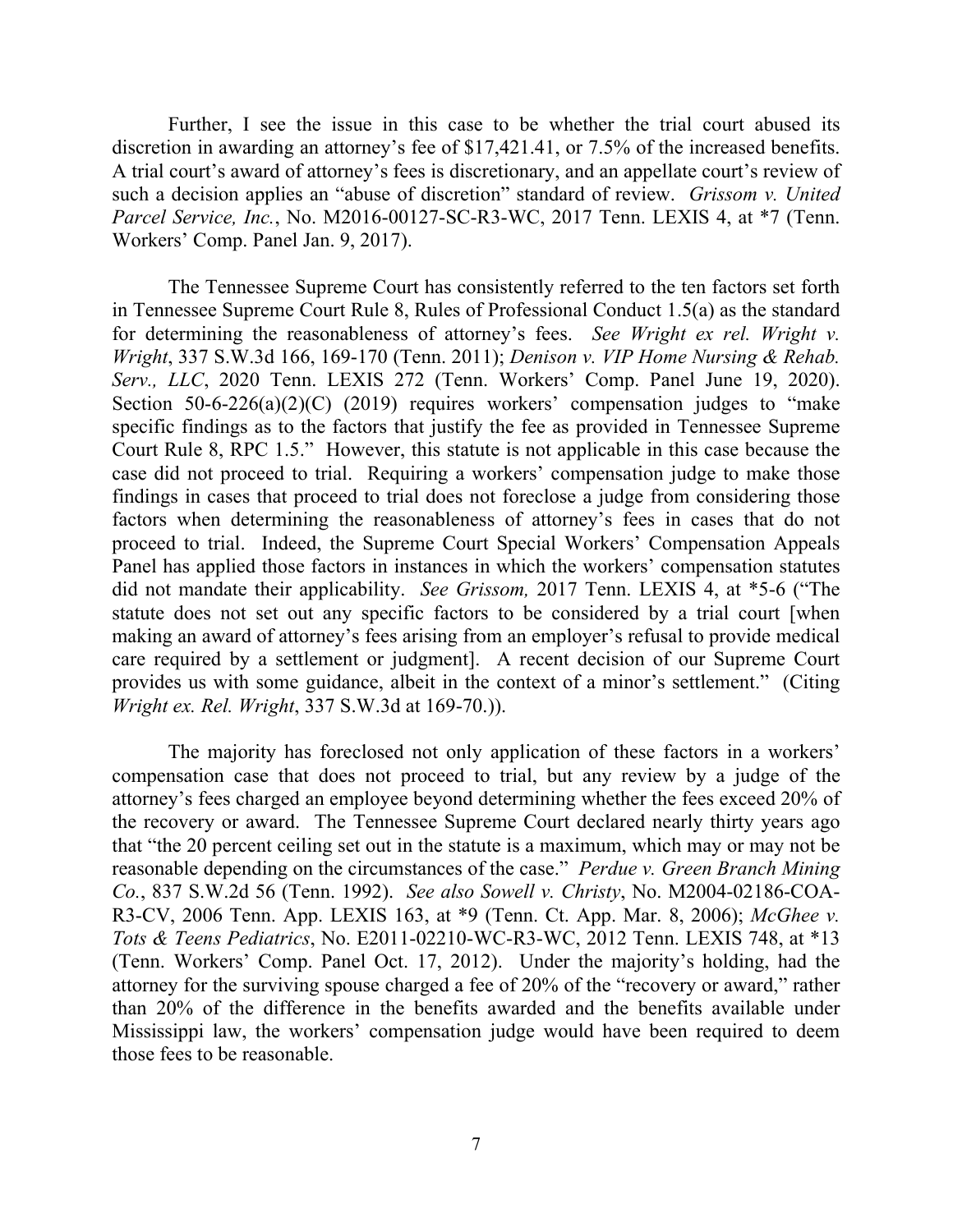Section  $50-6-226(a)(1)$  requires "[t]he fees of attorneys for services to employees . . . [to be] subject to the approval of workers' compensation judge before which the matter is pending." Section 50-6-240 (2019) requires "all settlements [to be] reduced to writing and . . . approved by a judge of the court of workers' compensation claims." Moreover, it is "the duty of the judge of the court of workers' compensation claims to whom any settlement is presented for approval . . . to examine the proposed settlement to determine whether the employee is receiving, substantially, the benefits provided by the Workers' Compensation Act." Tenn. Code Ann. § 50-6-240(a). Can a workers' compensation judge refuse to find that a settlement secures substantially the benefits to which the injured worker is entitled because the 20% attorney's fee is unreasonable or thought by the judge to be unreasonable? Will the majority's conclusion effectively require attorneys for injured workers to negotiate the attorney's fee with the judge to whom a settlement is presented? In my opinion, ending the one-hundred-year history of allowing the judge before whom a settlement is pending to review the reasonableness of the attorney's fees in cases that do not proceed to trial will have detrimental consequences to the workers' compensation law and to employers and injured employees. The legislature should act to prevent the charging of unreasonable attorney's fees for which the majority has opened the door. I would affirm the workers' compensation judge's determination that the judges of the Court of Workers' Compensation Claims "must review the requested fee for reasonableness," and then turn to that review.